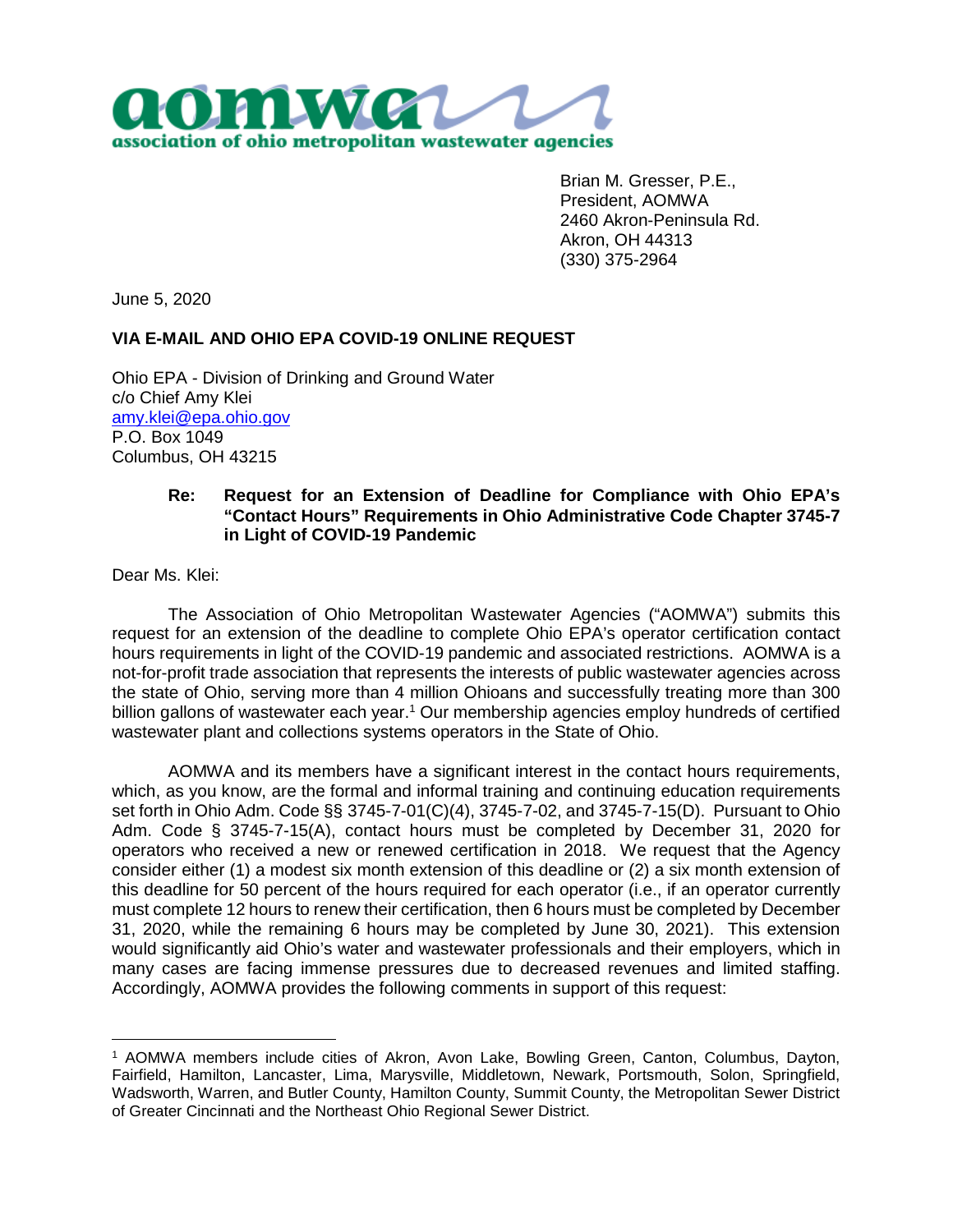- Local governments statewide are facing budgetary restrictions in light of the COVID-19 pandemic. The financial conditions in wastewater and water treatment systems have been stretched further as a result of Ohio EPA's March 31, 2020 Order *In the Matter of Public Water Systems Under ORC Chapter 6109*, which not only prohibited publicly owned water and wastewater treatment systems from disconnecting service for nonpayment of water or sewer service, but also required Public Water Systems to reconnect many users who had previously been disconnected for nonpayment, reducing revenues and requiring further expenditures for both Public Water Systems and publicly owned wastewater treatment works. In conjunction with this order and economic conditions, a number of local governments have either already implemented or are in the process of implementing austerity measures, including, but not limited to, hiring freezes, discretionary spending cuts/postponements and reduced staffing. As a result, staff at many public water and wastewater facilities face significant and unprecedented operational challenges at a time when they also have fewer staff available to address these challenges.
- Professional operators face challenges in obtaining contact hours from in-person conferences, seminars and training locations as a result of (1) the Ohio Department of Health's April 30, 2020 Stay Safe Ohio Order and associated social distancing requirements, and (2) individual utilities' own social distancing and travel restrictions, among other issues.
- Online training courses have proven to be a slightly better solution than in-person training courses, but only when resources are available to individual professional operators. For example, online alternatives may not be feasible in light of operational challenges and budgetary circumstances facing operators and their employers. Furthermore, while many certified operators have easy access to computers and online resources, others do not.

We understand that at least one informal request for an extension of the contact hours deadline has been held in abeyance while the Agency monitors the changing circumstances surrounding COVID-19 and associated measures, as well as operators' ability to complete the contact hours requirements through online resources. If the Agency has concerns regarding the duration of the requested extension, or other concerns related to the extension, please do not hesitate to let us know. We appreciate that circumstances are evolving and that the statewide operational restrictions may improve between now and the end of the year. Nonetheless, full staffing at local utilities is expected to lag behind improvements at the statewide level. Furthermore, completing contact hours requires months of planning before the year-end deadline. As a result, this extension would provide immediate relief, in the near future, for professional operators and their employers – it would provide the opportunity to focus more exclusively on operations and maintenance issues at this critical time.

In addition, these same challenges affect certified operators who received a new or renewed certification in 2019. For these individuals, the deadline for completing contact hours under Ohio Adm. Code § 3745-7-15(A) is December 31, 2021. The COVID-19 pandemic and associated restrictions have equally impacted these individuals during this period, and we therefore request an equivalent extension of their deadline.

Relatedly, Ohio EPA's Division of Drinking and Ground Waters website indicates that "[t]he May 6, 2020 water and wastewater examinations have been postponed and will be rescheduled once the Governor's State of Emergency ends." Does the Agency have any additional information as to when the test will occur?